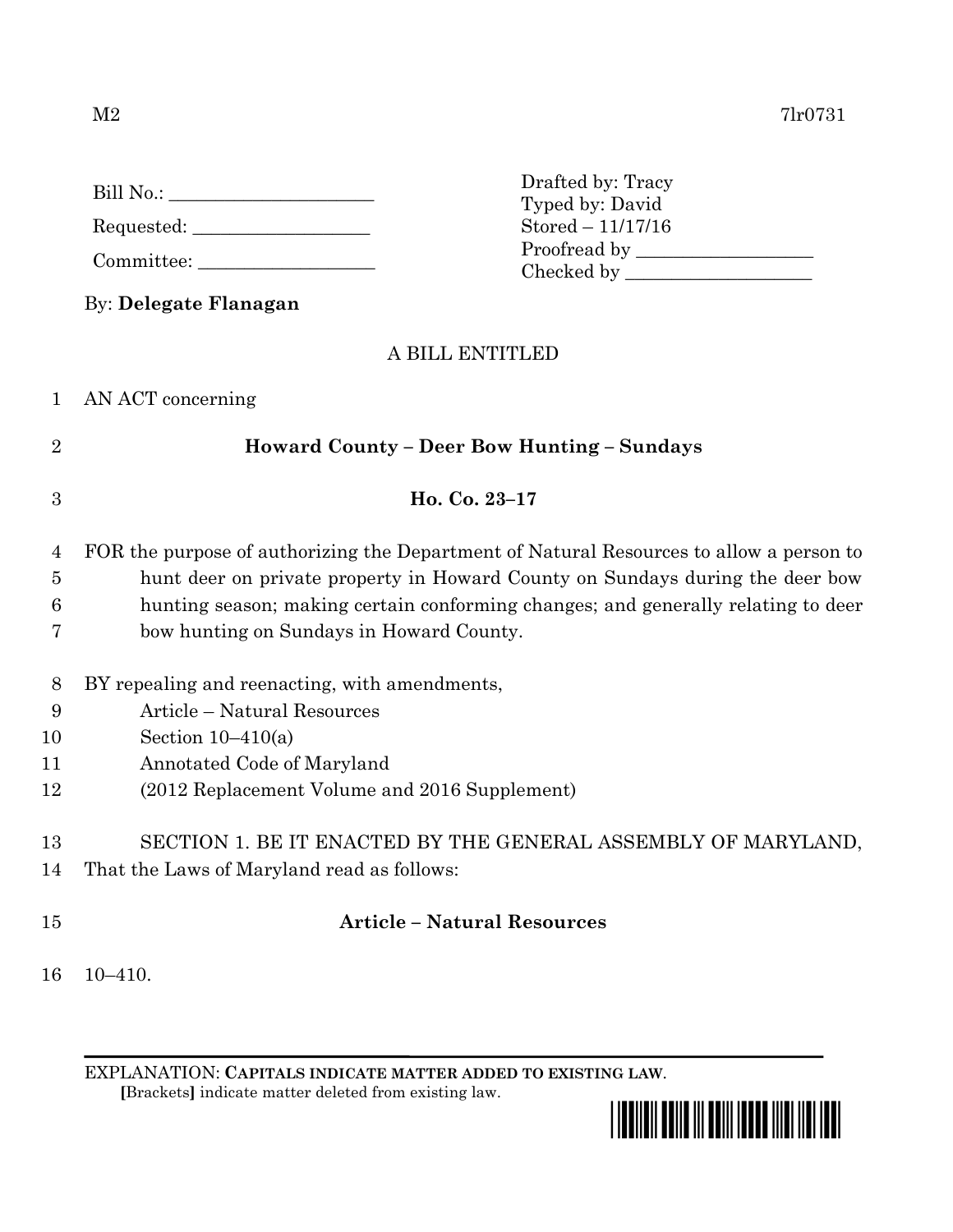(a) (1) Except as provided in paragraphs (2), (3), (4), (6), (7), (8), **[**and (9)**] (9), AND (10)** of this subsection, a person may not hunt any game bird or mammal on Sundays. (2) The following persons may hunt the specified game birds and mammals on Sundays: (i) A person using State certified raptors to hunt game birds or mammals during open season; (ii) An unarmed person participating in an organized fox chase to chase foxes; (iii) Provided that the provisions of § 10–906(b)(3) of this title are met, a person: 11 1. Using a regulated shooting ground under § 10–906 of this title to hunt the following pen–reared game birds: 13 A. Pheasants; 14 B. Bobwhite quail; C. Chukar partridge; D. Hungarian partridge; E. Tower released flighted mallard ducks; and F. Turkey on a regulated shooting ground that was permitted to release turkey before September 1, 1992; and 20 2. Having the written permission of the owner of the land or other person designated by the owner of the land, if the land is owned or leased by a person other than the person hunting on Sundays; (iv) Subject to the provisions of § 10–411 of this subtitle, in Calvert, Caroline, Carroll, Charles, Dorchester, Harford, Queen Anne's, St. Mary's, Somerset,

Talbot, Wicomico, and Worcester counties, a person hunting deer on private property with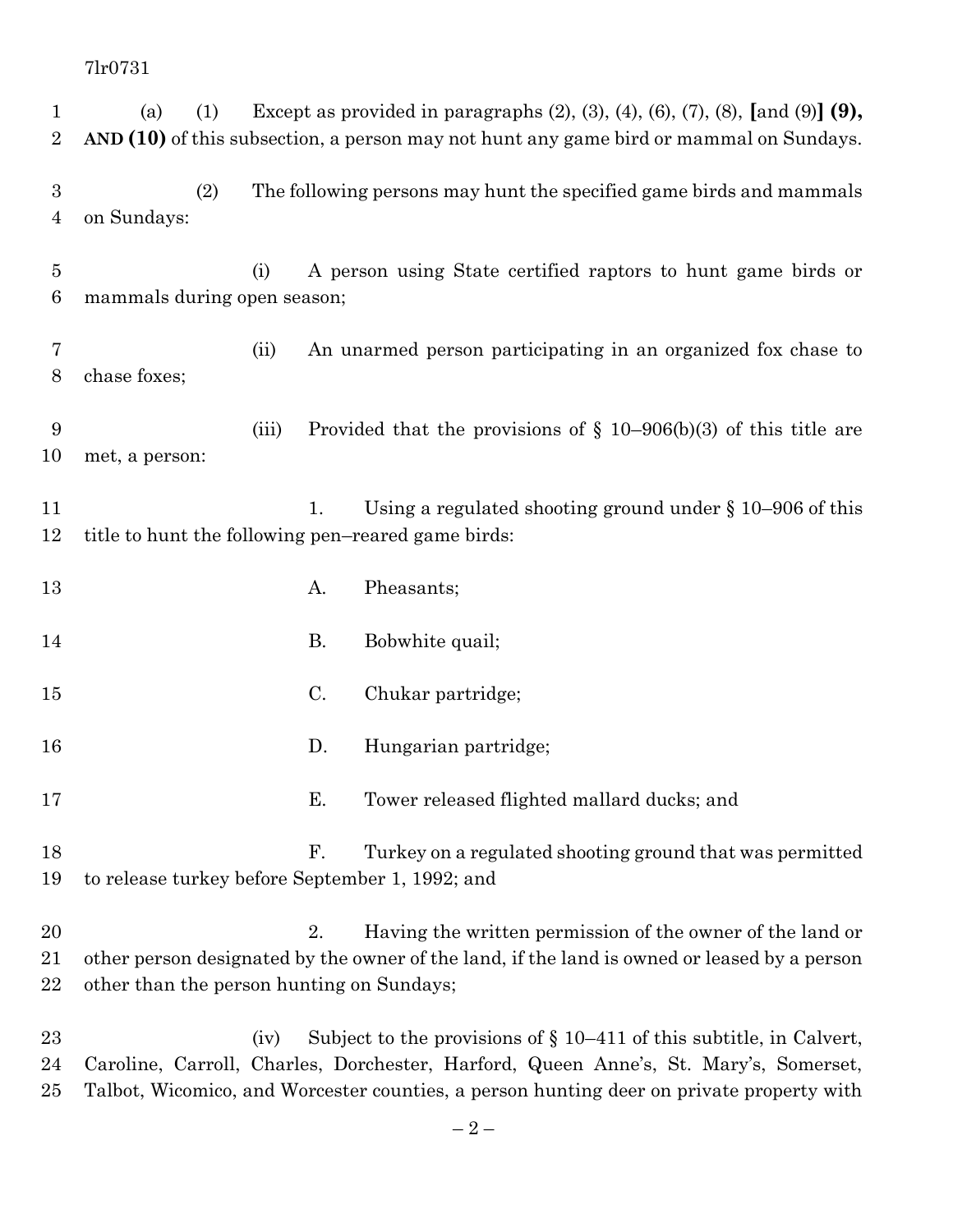a bow and arrow or crossbow during open season on the last three Sundays in October and

the second Sunday in November;

 (v) In Calvert County, Caroline County, Carroll County, Charles County, Dorchester County, and St. Mary's County, a person hunting turkey on private property on any Sunday during the spring turkey hunting season; and

 (vi) In Dorchester County, a person hunting turkey on public land that is designated for hunting by the Department on any Sunday during the spring turkey hunting season.

 (3) Subject to the provisions of § 10–415 of this subtitle, in Calvert County, Caroline County, Charles County, Harford County, Queen Anne's County, St. Mary's County, Somerset County, and Worcester County, a person may hunt deer on private property on:

(i) The first Sunday of the bow hunting season in November; and

- 
- (ii) Each Sunday in the deer firearms season.

 (4) Provided that the provisions of § 10–415 of this subtitle are met and subject to paragraph (5) of this subsection, the Department may allow a person to hunt deer on private property on the first Sunday of:

- (i) The bow hunting season in November; and
- (ii) The deer firearms season.

 (5) **[**The**] SUBJECT TO PARAGRAPH (10) OF THIS SUBSECTION, THE** Sunday deer hunting provisions under paragraph (4) of this subsection do not apply:

- - (i) In Baltimore, Howard, and Prince George's counties; and
	- (ii) In Baltimore City.
	- (6) (i) This paragraph applies only in Carroll County.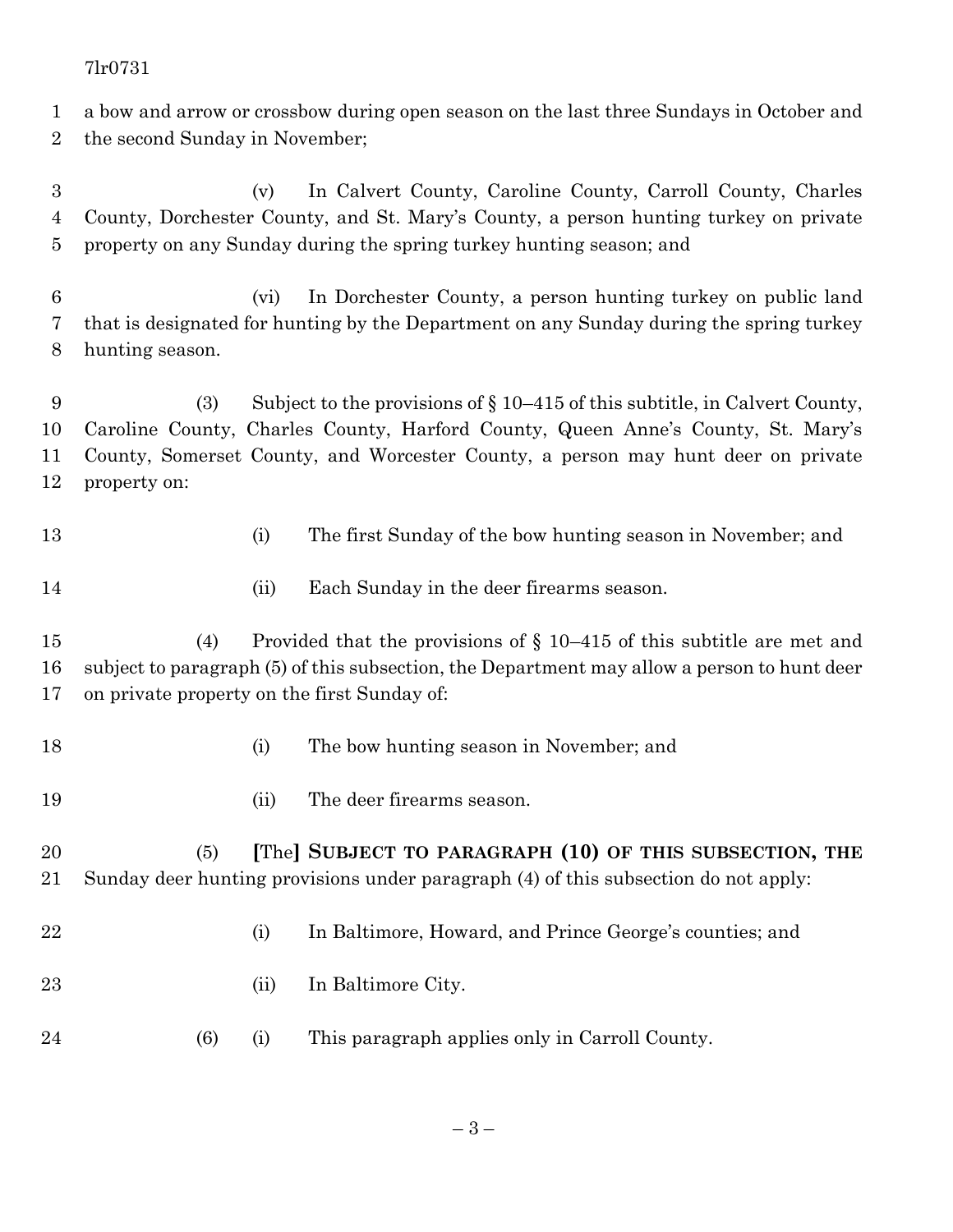(ii) Subject to §§ 10–411 and 10–415 of this subtitle, the Department may allow a person to hunt deer on a Sunday on private property from the first Sunday in October through the second Sunday in January of the following year, inclusive. (7) A person who is 16 years of age or younger may hunt deer with a firearm on a Sunday through participation in the junior deer hunt established under § 10–405(a) of this subtitle. (8) (i) This paragraph applies only in Allegany County, Garrett County, and Washington County. (ii) The Department may allow a person to hunt any game bird or game mammal, except migratory game birds and wetland game birds, on a Sunday during the open season for that game bird or game mammal on: 12 1. Private property, subject to  $\{10-411\}$  of this subtitle; and 2. Public land that is designated for Sunday hunting by the Department. (9) (i) This paragraph applies only in Frederick County. (ii) Subject to § 10–415 of this subtitle, the Department may allow a person to hunt deer on a Sunday from the first Sunday in October through the second Sunday in January of the following year, inclusive, on: 19 1. Private property, subject to § 10–411 of this subtitle; and 20 2. Public land that is designated for Sunday hunting by the Department. **(10) (I) THIS PARAGRAPH APPLIES ONLY IN HOWARD COUNTY. (II) SUBJECT TO §§ 10–411 AND 10–415 OF THIS SUBTITLE, THE DEPARTMENT MAY ALLOW A PERSON TO HUNT DEER ON A SUNDAY ON PRIVATE PROPERTY DURING THE DEER BOW HUNTING SEASON.**